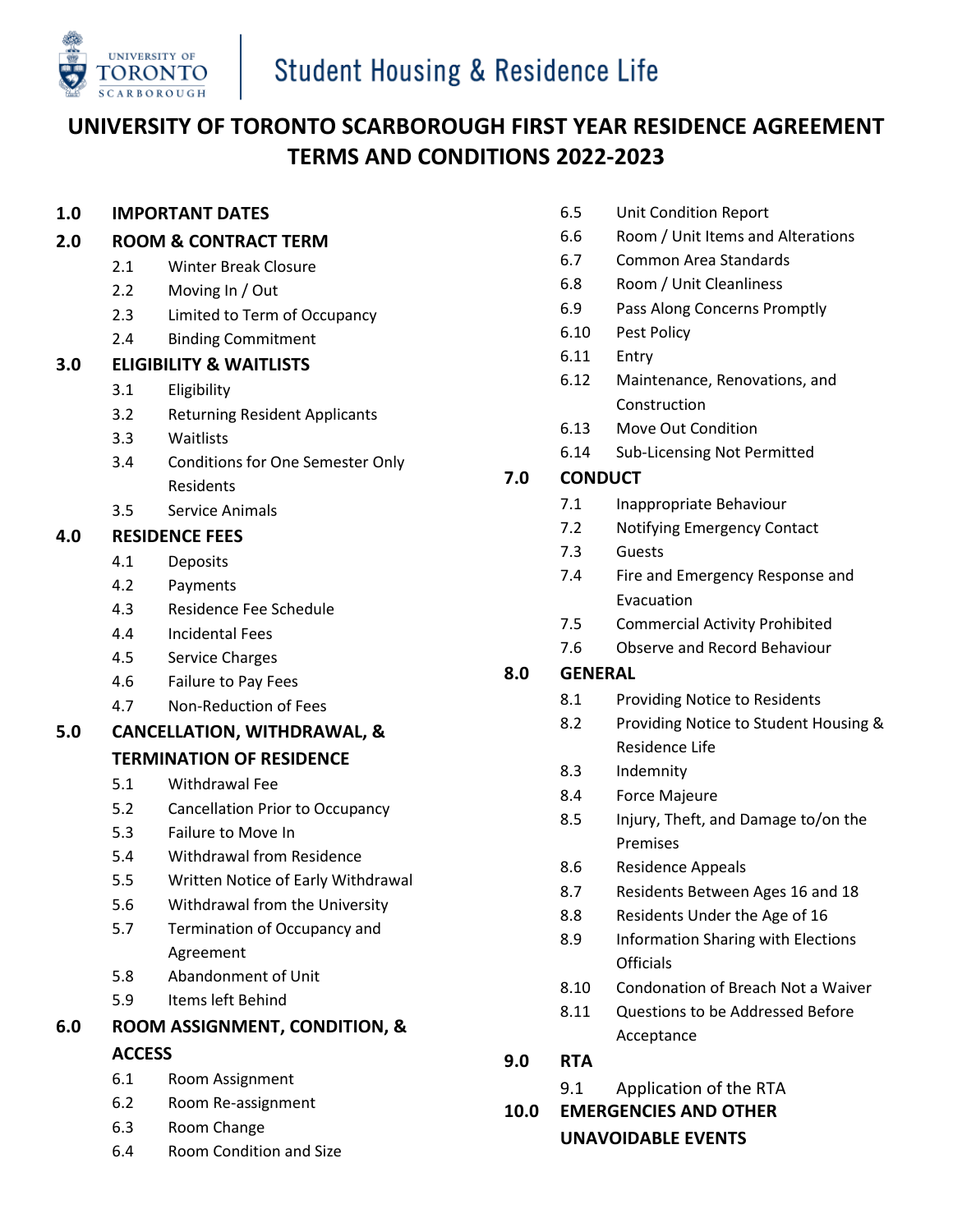

# **UNIVERSITY OF TORONTO SCARBOROUGH RESIDENCE AGREEMENT TERMS AND CONDITIONS 2022-2023**

This Residence Agreement (the "Agreement") contains provisions that create obligations for you and impose financial and/or other responsibilities and/or penalties should you fail to fulfill their obligations. Please read this Agreement carefully. In consideration of the mutual covenants contained herein, The Governing Council of the University of Toronto, as represented by The University of Toronto Scarborough (the "University") and the "Resident" agree as follows:

The submission of a Residence application and acceptance of a Residence offer indicates that the student has read and understood the conditions of the Residence Agreement and its related documents as a condition of applying to and, if accepted, living in Residence at the University of Toronto Scarborough. The Resident agrees that the Terms and Conditions of the Residence Agreement, The Residence Guide, The University Student Code of Conduct for Non-Academic Offenses, Policy on Sexual Violence & Sexual Harassment, and The University of Toronto Scarborough Computing and Network Access Agreement, as well as Federal and Provincial laws, are effective and binding legal obligations that are enforceable.

| Date                                                       | Reminder                                                                  |  |  |
|------------------------------------------------------------|---------------------------------------------------------------------------|--|--|
| June 15, 2022                                              | Residence deposit #1 due by 4 pm in StarRez Portal to confirm acceptance  |  |  |
| July 15, 2022                                              | Residence deposit #2 due by 4 pm in StarRez Portal to confirm acceptance  |  |  |
| September 2 and 3, 2022                                    | Move-In Days (by appointment)                                             |  |  |
| September 30, 2022                                         | Balance of Fall Session Residence Fees due                                |  |  |
| November 18, 2022                                          | Last day to register for residence accommodation over winter break period |  |  |
| November 30, 2022                                          | Winter Session Residence Fees due                                         |  |  |
| December 20, 2022                                          | Last day to receive mail/parcels for 2022                                 |  |  |
| December 21, 2022 by 12pm (or 24<br>hours after last exam) | Last day for Residents to leave for winter break                          |  |  |
| December 21 and 22, 2022                                   | Winter room inspection                                                    |  |  |
| December 21, 2022 - January 7, 2023                        | University closed; Residence closed                                       |  |  |
| January 8, 2023                                            | Residence re-opens at 10 am for Winter session                            |  |  |
| April 27, 2023                                             | Last day of academic year residence operations                            |  |  |
| April 28, 2023 by 12pm (or 24 hours<br>after last exam)    | Last day for residents to move out                                        |  |  |

#### **1.0 IMPORTANT DATES**

### **2.0 CONTRACT TERM**

The Room and room type shall be assigned to the Resident by the Director, Housing & Residence Life (the "Director"), or the Director's designate. The University reserves the right, to be exercised by the Director or their designate acting reasonably, to substitute another room in the Residence for the Room at any time during the Occupancy Period, and the substituted room shall be deemed to be the Room for all purposes hereunder.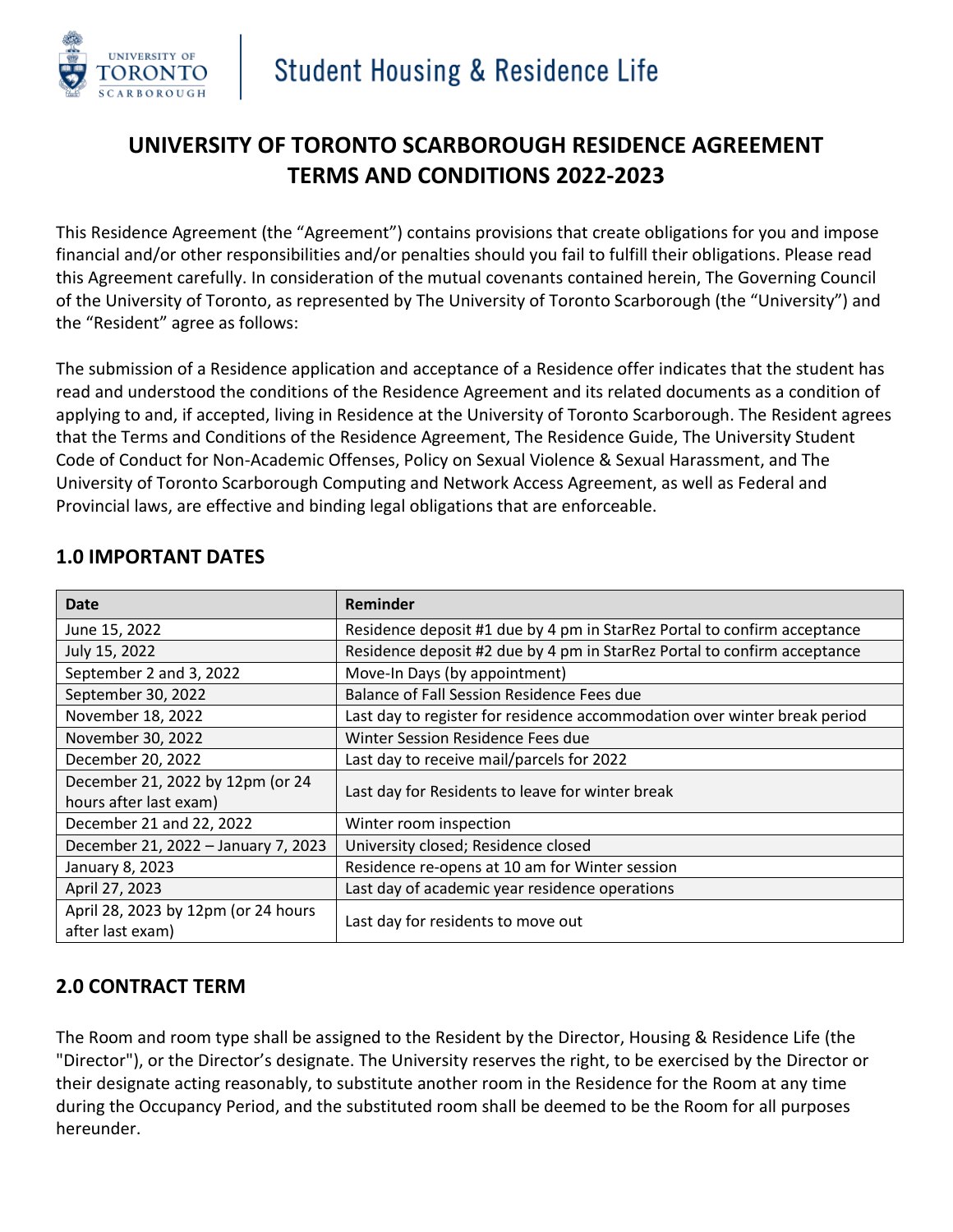The Term of this Agreement begins on Move-In Day, as outlined in Section 1.0, until December 21, 2022 at 12:00 p.m. noon, or 24 hours after the Resident's last exam in December (whichever comes first); and from January 8, 2023 until April 28, 2023 at 12:00 p.m. noon, or 24 hours after the Resident's last exam in April (whichever comes first). The Term of this Agreement excludes the Winter Break Closure (as outlined in Section 2.1).

If the Resident has been approved to live in Residence for the Winter semester only (wait list applicants only), the Agreement begins at 10:00 a.m. on January 8, 2023, and ends 24 hours after the Resident's last exam, or 12:00 p.m. noon on Move-Out Day, as outlined in Section 1.0, whichever comes first. Exceptions for University – operated study abroad students and exchange students are outlined in Section 3.4.

**2.1 Winter Break Closure:** The University is closed from Wednesday, December 21, 2022 to Sunday, January 8, 2023. The Resident is required to vacate the Room during the closure but may leave their belongings behind. The Resident is expected to secure alternate accommodation during this period. Residents with exceptional circumstances (e.g. International students who cannot return home) may apply to stay in Residence at a cost of \$60 per night on December 22, 2022, and December 23, 2022 or a flat rate of \$500 for December 22, 2022 to January 8, 2023. Students who do not request housing during the closure will not have access to the Residences during the Winter Break closure. During the closure period the University is closed and services will be limited; food services are closed, there are no IT services, the Reception & Services Desk is closed, and there are minimal staff on-site. Applications for Winter Break accommodation will be available by mid-October, 2022 and the submission deadline is November 18, 2022. Permission to remain in the Residences during this time period is subject to University approval and should not be considered automatic. Students may return to Residence after 10:00 a.m. on Sunday, January 8, 2023. Applications received on or after November 19, 2022 will be charged a flat rate of \$600.

**2.2 Moving In / Out:** Move-in and move-out processes will be communicated to Residents via email. Failure to follow move-in and move-out processes can result in additional financial charges. Students must make travel arrangements accordingly. The move-in and move-out dates are outlined in Section 1.0 and 2.0.

Residents planning to arrive after the indicated move-in date must notify Student Housing & Residence Life by email by Friday, August 12, 2022. Failure to notify Student Housing & Residence Life of a late arrival will result in the cancellation of the Resident's reservation or the reallocation of a housing assignment. If the Resident does not take possession of and occupy the Room by noon on Friday, September 9, 2022, the Room reservation and this Agreement are automatically forfeited and cancelled, and the University may license the Room to another Resident, without notice to the Resident.

**2.3 Limited to Term of Occupancy**: This Agreement is solely for the provision of accommodation for the term stipulated in Section 2.0, and the Resident expressly agrees that the term of occupation set out in this Agreement will terminate at the date and time set out in Section 2.0. A Resident may submit a Residence application for a subsequent term or terms, but there is no guarantee of accommodation on the basis of previous occupancy.

**2.4 Binding Commitment:** Acceptance of the Terms and Conditions of this Agreement constitutes a binding commitment by the Resident for the full term as outlined in Section 2.0 of this Agreement.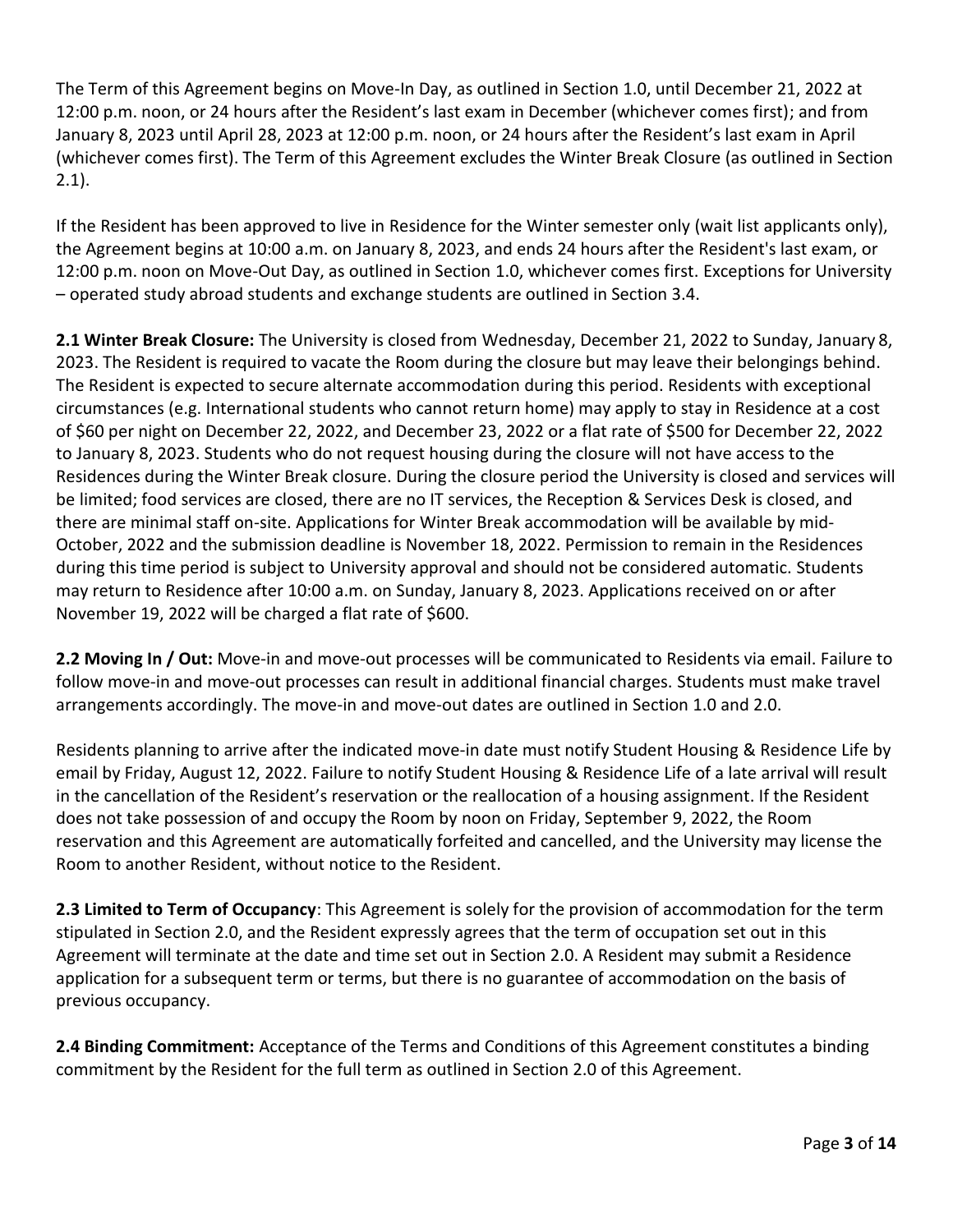### **3.0 ELIGIBILITY & WAIT LISTS**

**3.1 Eligibility:** Only full-time University of Toronto Scarborough students who are enrolled in a minimum of 3.0 full-time course equivalents (FCEs), with a minimum of 3 courses in each of the Fall and Winter semesters, or comparable course load in a registered faculty, in good academic standing are eligible to reside in the University of Toronto Scarborough Residences. Students with registered disabilities who are taking at least 40% course load are considered full-time for residence eligibility purposes. It is the responsibility of the Resident to immediately notify Student Housing & Residence Life if their academic status changes during their stay in Residence. The University reserves the right to check the academic status of students to confirm their eligibility for Residence as required.

**3.2 Returning Resident Applicants**: Returning Resident applicants refers to those students who have lived in Residence previously. Returning Residents are expected to be positive role models in the residence community and all eligibility criteria in Section 3.1 must be met. Returning applicants who have an outstanding balance owing or a history of significant and/or repeated violations of The Residence Guide will not be eligible for residency.

**3.3 Waitlists:** When UTSC Residences are full, a waitlist is created. Applicants will be notified by the Department of Student Housing & Residence Life and will be given the opportunity to secure a position on the wait list or cancel the application. Offers made to a student on the waitlist will expire within a minimum of 48 hours.

**3.4 Conditions for Fall Semester Only Residents (Upper Year students only):** Students are eligible for a one semester contract if the student is enrolled in a University-operated study abroad or exchange program or on a co-op term.

**3.5 Service Animals:** Students living in Residence buildings should inform Student Housing & Residence Life prior to moving in that they will be accompanied by a service animal. To help with this process, it is also recommended that students complete the service animal registration process through the AccessAbility Services office. Additional information about service animals on campus can be found here: [https://people.utoronto.ca/inclusion/accessibility/policies/service-animals-guideline/.](https://people.utoronto.ca/inclusion/accessibility/policies/service-animals-guideline/) If you need to bring a service animal to residence, please complete the Accessibility Needs in Residence Form at [https://utsc.utoronto.ca/residences/webform/accessibility-needs-residence.](https://utsc.utoronto.ca/residences/webform/accessibility-needs-residence)

#### **4.0 RESIDENCE FEES**

Residence Fees include accommodation from Move-In Day, as outlined in Section 1.0, until December 21, 2022 at 12:00 p.m. noon, or 24 hours after the Resident's last exam in December (whichever comes first); and from January 8, 2023 at 10:00 a.m. until April 28, 2023 at 12:00 p.m. noon, or 24 hours after the Resident's last exam in April (whichever comes first). The Residence Fees exclude the Winter Break Closure (as outlined in Section 2.1).

Residents who are offered residence accommodation on or after September 11, 2022, or on or after January 22, 2023 for, will be charged a pro-rated fee and the move-in date will be stipulated in a separate email from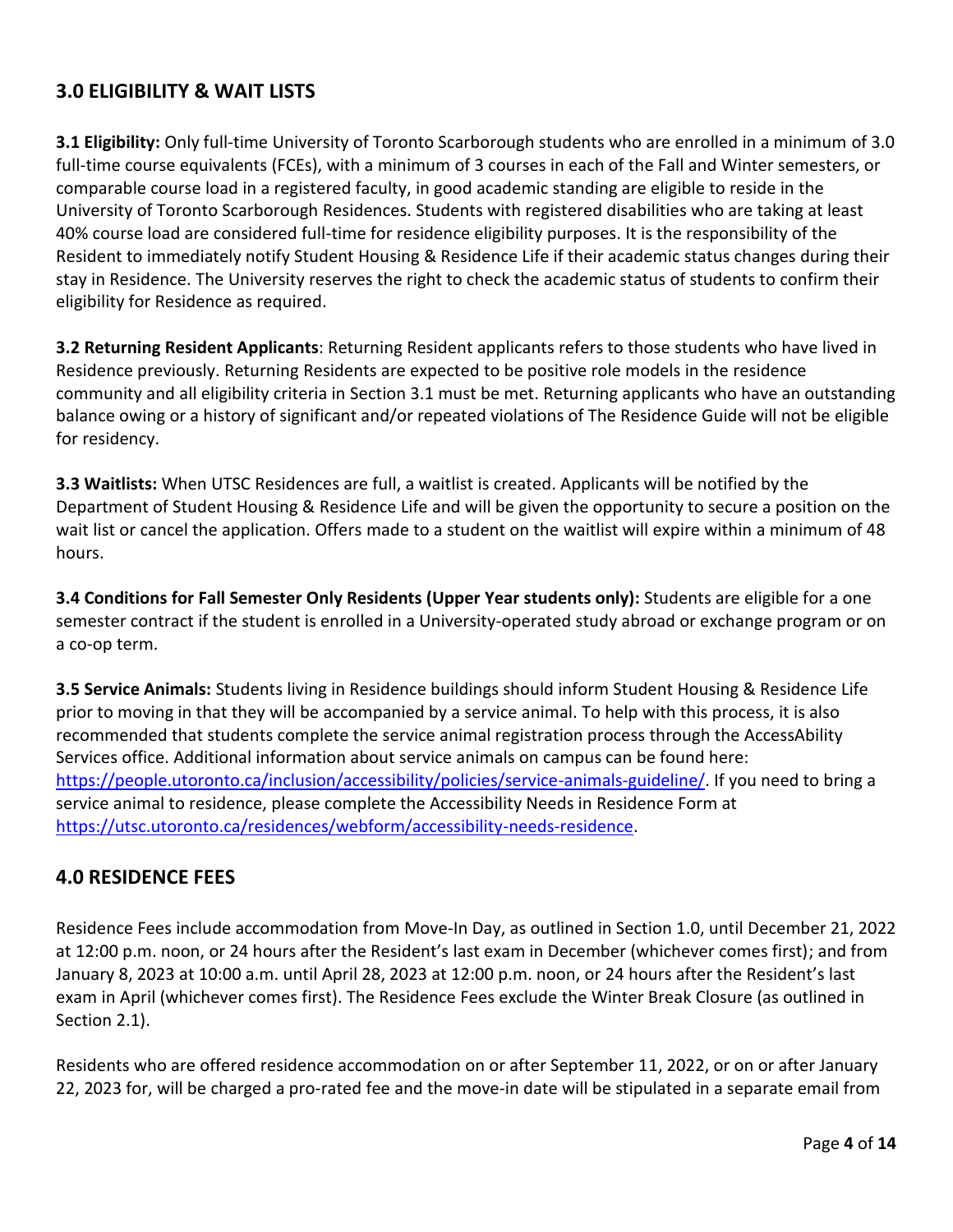Student Housing & Residence Life. The Winter Break period from December 21, 2022 to January 7, 2023 inclusive is not included in the Residence Fees (See Section 2.1 Winter Break Closure).

Residence Fees and tuition fees are posted to your Student Account on the Accessible Campus Online Resource Network [\(ACORN\)](http://www.rosi.utoronto.ca/). Fee payments (other than the deposit) must be made to the student ACORN account. Fees are posted to the student account in mid-August. The Resident agrees to pay the Residence Fees for the academic session identified in Section 4.3.

**4.1 Deposits:** As part of accepting a residence offer, a \$600 first deposit and a \$1,400 second deposit are to be paid no later than June 15 by 4:00 p.m. EST and July 15 by 4:00 p.m. EST, respectively. The deposits are to be paid through the online application platform (StarRez). All deposits made in StarRez via credit card or Visa/MasterCard debit are handled securely by Moneris. These deposits will display as a credit on the Resident's ACORN account within 5-7 business days.

**4.2 Payments:** The Deposit is paid through the department's online payment system (StarRez). The remaining Residence Fees are posted to the Resident's ACORN account. Fees are due according to the schedule in Section 4.3.

|                          | Deposit #1<br>June 15 by 4pm | Deposit #2<br>July 15 by 4pm | <b>Fall fees (balance)</b><br>September 30 | <b>Winter Fees</b><br>November 30 | <b>Total Fees</b> |
|--------------------------|------------------------------|------------------------------|--------------------------------------------|-----------------------------------|-------------------|
| <b>Townhouse Single</b>  | \$600                        | \$1,400                      | \$3,203.50                                 | \$5,203.50                        | \$10,407          |
| Joan Foley Hall Single   | \$600                        | \$1,400                      | \$3,848.50                                 | \$5,848.50                        | \$11,697          |
| Townhouse Single (Small) | \$600                        | \$1,400                      | \$2,663.50                                 | \$4,663.50                        | \$9,327           |
| Townhouse shared main    | \$600                        | \$1,400                      | \$1,853                                    | \$3,853                           | \$7,706           |
| Townhouse shared lower   | \$600                        | \$1,400                      | \$1,467.50                                 | \$3,467.50                        | \$6,935           |
| Joan Foley Hall Shared   | \$600                        | \$1,400                      | \$2,359.50                                 | \$4,359.50                        | \$8,719           |
| Centennial Single*       | \$600                        | \$1,400                      | \$3,487.50                                 | \$5,487.50                        | \$10,975          |

#### **4.3 Residence Fee Schedule**

\*Centennial is only used for overflow housing in the event UTSC campus residence is full.

A Winter Break Fee will be charged to anyone staying during the winter break. Fees are charged to the ACORN account and due by January 15, 2023. (see Section 2.1 for cost details).

A Residence Council Fee of \$15.00 per session (\$30.00 total for Fall & Winter contracts) is also charged to the ACORN account. Residence Council fees are mandatory and non-refundable for all Residents.

**4.4 Incidental Fees:** There are a number of incidental fees and charges that a Resident may incur while living in Residence that include, but are not limited to, lockout fees, key replacement fees, room change fees, maintenance and cleaning fees, and repair and replacement charges. These fees and charges are posted to the Resident's ACORN account and are subject to Section 4.5 of this Agreement.

**4.5 Service Charges:** If not paid in full, any outstanding balance is subject to a monthly service charge of 1.5% per month compounded (19.56% per annum) assessed as of the 15<sup>th</sup> of every month. Outstanding charges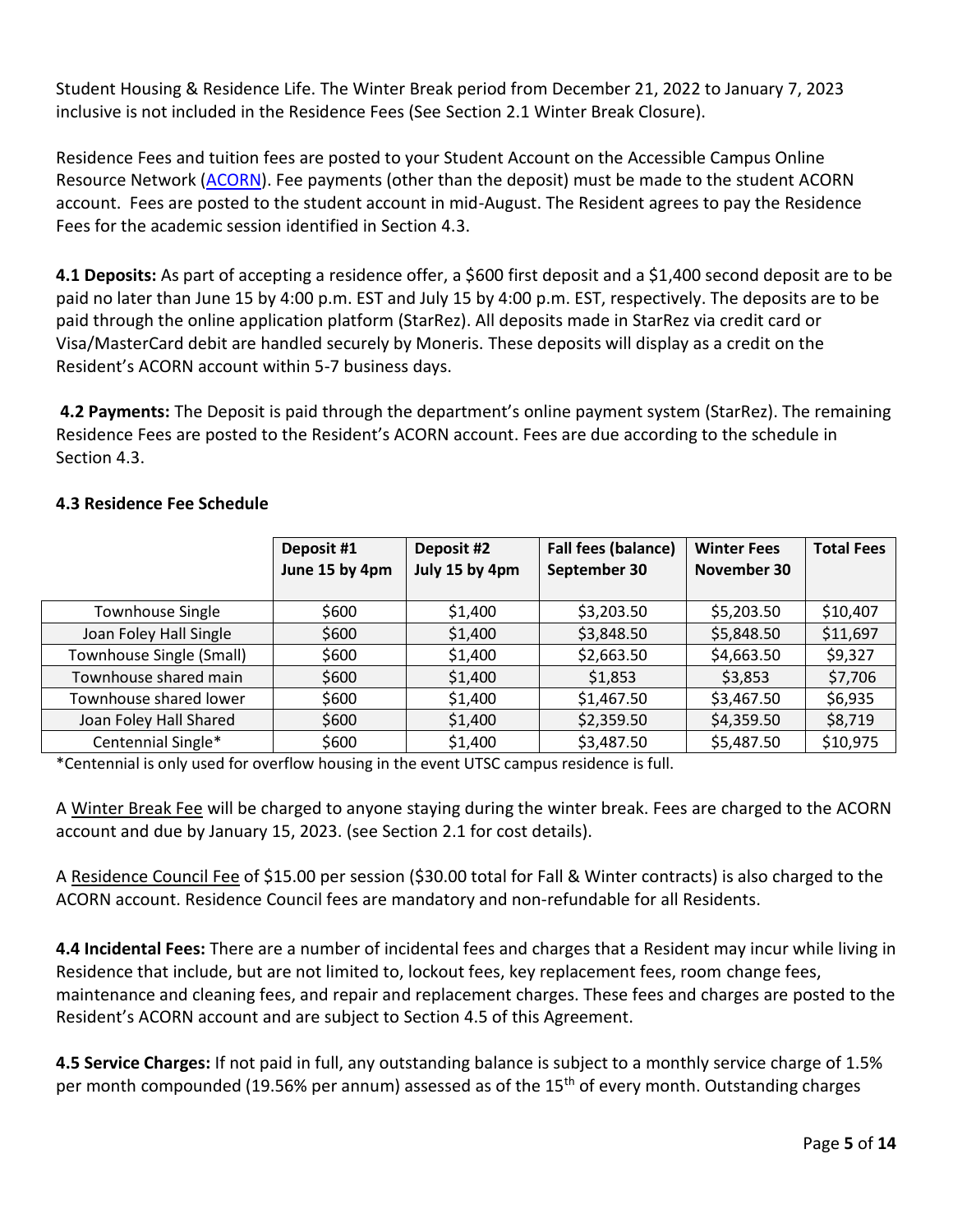from prior sessions are subject to a service charge as of the 15<sup>th</sup> of every month until paid in full. For details, refer t[o https://studentaccount.utoronto.ca/.](https://studentaccount.utoronto.ca/)

**4.6 Failure to Pay Deposits:** Failure to pay the Deposit(s) by the specified dates will result in the forfeiture of Residence accommodation.

**4.7 Non-Reduction of Fees:** It is agreed that there shall be no reduction of the Residence Fees or any other compensation for, or on account of any loss, damage, inconvenience, discomfort arising from the interruption or curtailment, however caused, of any accommodation, facility, or service agreed to be furnished by the University. Furthermore, for students who must fulfill any requirements of the mandatory quarantine per the Government of Canada, contract dates and residence fees will not be adjusted.

### **5.0 CANCELLATION, WITHDRAWAL, & TERMINATION OF RESIDENCE**

**5.1 Withdrawal Fee:** After August 12, 2022, Residents who withdraw from Residence or are evicted, for any reason whatsoever, will be subject to a \$650 withdrawal fee in addition to the fee schedule in Section 5.4.

**5.2 Cancellation Prior to Occupancy**: Students who want to cancel their residence application must do so in writing to Student Housing & Residence Life. Cancelling University of Toronto Scarborough registration will not automatically cancel residence applications. Students are required to send an email to Student Housing & Residence Life [\(residence.utsc@utoronto.ca\)](mailto:residence.utsc@utoronto.ca) with the following information: student's full name, student number, residence session they would like to cancel, and reason for cancellation.

A refund of 100% of Deposit #1 of \$600 and Deposit #2 of \$1,400 will be granted for cancellations received from June 15, 2022 to July 15, 2022. Cancellations received after July 15 will receive no refund of either deposit. Deposits for cancellations received after July 15 will be forfeited and cannot be transferred to any other charges on the student account. Cancellations received after August 12 will be charged a \$650 residence withdrawal fee in addition the forfeiture of Deposit #1 and Deposit #2.

| <b>Date of Cancellation Notice</b> | <b>Refund Amount</b>                                                                       |
|------------------------------------|--------------------------------------------------------------------------------------------|
| June 15 to July 15                 | 100% of $1^{st}$ Deposit, 100% of $2^{nd}$ Deposit                                         |
| July 16 to August 11               | 0% of 1 <sup>st</sup> Deposit, 0% of 2 <sup>nd</sup> Deposit                               |
| August 12 to Move-In Day           | 0% of 1 <sup>st</sup> Deposit, 0% of 2 <sup>nd</sup> Deposit, \$650 withdrawal fee charged |

**5.3 Failure to Move In:** Failure to move in by September 9, 2022 at 12 p.m. noon will result in the Residence Agreement being cancelled and the deposits forfeited. Exceptions will be made for Residents who request permission in advance from Student Housing & Residence Life and receive written confirmation. Should a student fail to arrive by the date stated in the written confirmation, the student will forfeit their deposits and will be responsible for Residence Fees outlined in Section 5.4. A \$650 withdrawal fee also applies.

**5.4 Withdrawal from Residence:** If a Resident chooses to withdraw from the Residence for any reason, a \$650 withdrawal fee is charged for early termination of this Agreement. In addition, the Resident will also be responsible for a percentage of the occupancy session they have registered for, as listed below. The percentage charged applies to the move-out date whereby the Room has been completely emptied and the keys have been returned to Student Housing & Residence Life. All requests for withdrawal must be submitted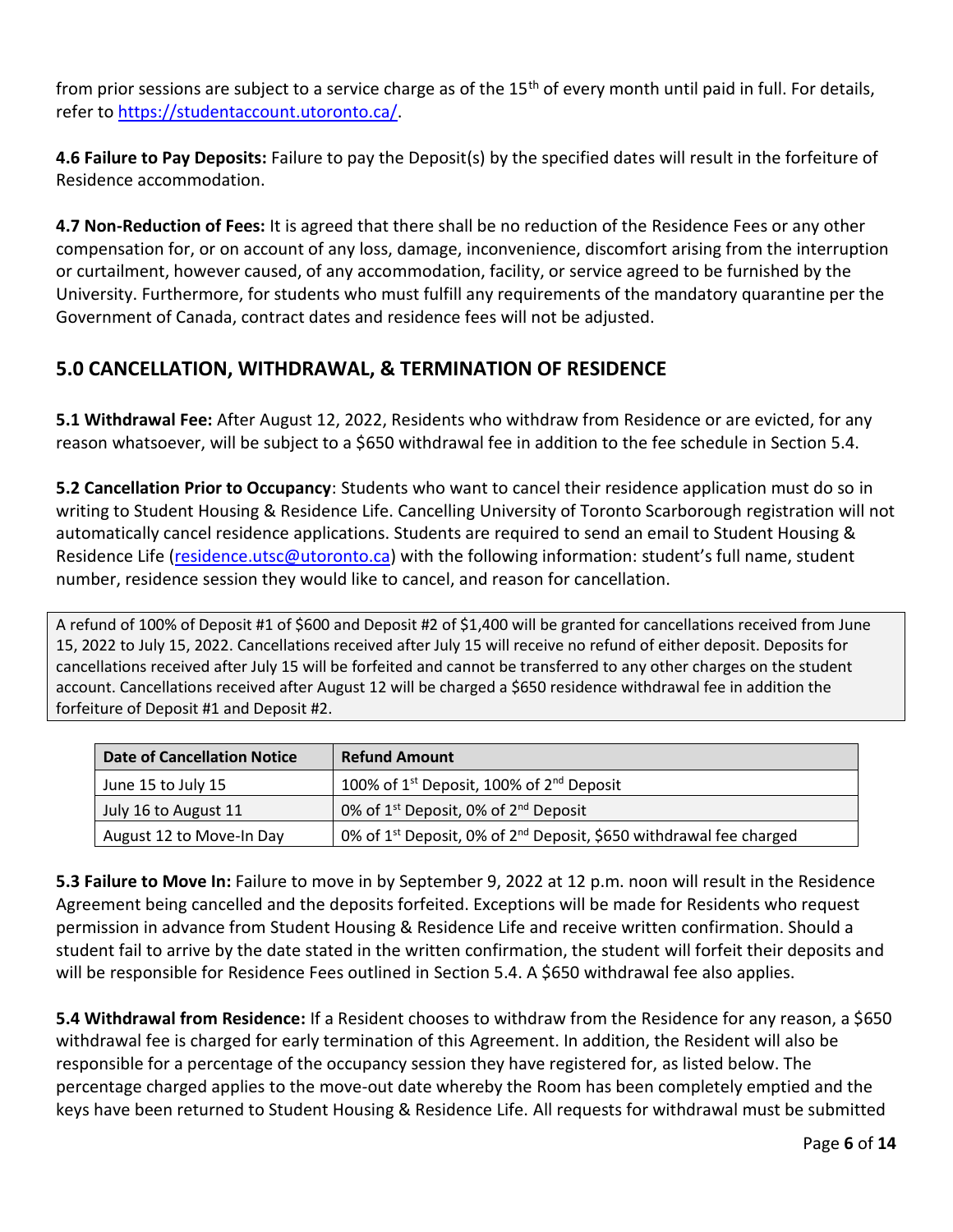| <b>Students Registered for Fall and Winter 2022-2023</b> |    |         |                    |                  |    |                  |                    |  |
|----------------------------------------------------------|----|---------|--------------------|------------------|----|------------------|--------------------|--|
| Dates                                                    |    |         | Percentage Charged | Dates            |    |                  | Percentage Charged |  |
| Move In                                                  | to | Sept 11 | 10%                | Oct 31           | to | Nov 6            | 52%                |  |
| Sept 12                                                  | to | Sept 18 | 15%                | Nov <sub>7</sub> | to | <b>Nov 13</b>    | 55%                |  |
| Sept 19                                                  | to | Sept 25 | 20%                | <b>Nov 14</b>    | to | <b>Nov 20</b>    | 58%                |  |
| Sept 26                                                  | to | Oct 2   | 25%                | <b>Nov 21</b>    | to | <b>Nov 27</b>    | 61%                |  |
| Oct 3                                                    | to | Oct 9   | 40%                | <b>Nov 28</b>    | to | Dec <sub>4</sub> | 64%                |  |
| Oct 10                                                   | to | Oct 16  | 43%                | Dec <sub>5</sub> | to | Dec 11           | 67%                |  |
| Oct 17                                                   | to | Oct 23  | 46%                | <b>Dec 12</b>    | to | Dec 20           | 70%                |  |
| Oct 24                                                   | to | Oct 30  | 49%                | <b>Dec 21</b>    | to | Apr 28           | 100%               |  |

in writing to Student Housing & Residence Life a minimum of two (2) weeks prior to the date of departure. Failure to do so will result in a \$600 administrative fee as outlined in Section 5.5.

**5.5 Written Notice of Early Withdrawal:** Written notice of early withdrawal must be submitted to Student Housing & Residence Life a minimum of two (2) weeks prior to the date of withdrawal. Failure to do so may result in a \$600 administrative fee in addition to the \$650 withdrawal fee.

**5.6 Withdrawal from the University:** When a Resident withdraws from the University of Toronto Scarborough as well as from Residence, Residence Fees will be pro-rated so that the Resident is responsible for only those days that they occupied their Residence Room. A \$650 withdrawal fee also applies.

**5.7 Termination of Occupancy and Agreement:** The University reserves the right to terminate the license as set out in this Residence Agreement upon written notice to the Resident upon the happening of any of the following events:

- a. non-payment by the Residence of any amount due to the University;
- b. the Resident does not maintain the eligibility criteria outline in Section 3.1;
- c. breaches by the Resident of any other provision of this agreement;
- d. engages in conduct which is in violation of The Residence Guide, The University Student Code of Conduct for Non-Academic Offenses, Policy of Sexual Violence & Sexual Harassment, and The University of Toronto Scarborough Computing and Network Access Agreement that results in disciplinary action up to and including eviction from Student Housing & Residence Life and/or expulsion from the University of Toronto Scarborough; and
- e. in accordance with Section 10.0

A Resident removed from Residence due to disciplinary reasons risks forfeiture of all Residence Fees. Each case will be dealt with on an individual basis, and the decision of the Director or delegate shall be final and binding on the parties. Under some circumstances, the Resident could be required to vacate the Residence building immediately, if the Resident's conduct represents a risk to the safety, security or well-being of other residents, as determined in the absolute discretion of the Director, or their designate. Residents who are suspended from the Residence as an interim measure will continue to be held responsible for their Residence Fees, regardless of the outcome of the related investigation or appeal. Residents who are evicted will be banned from entering all Residences owned and operated by UTSC and may not apply for Residence in future years.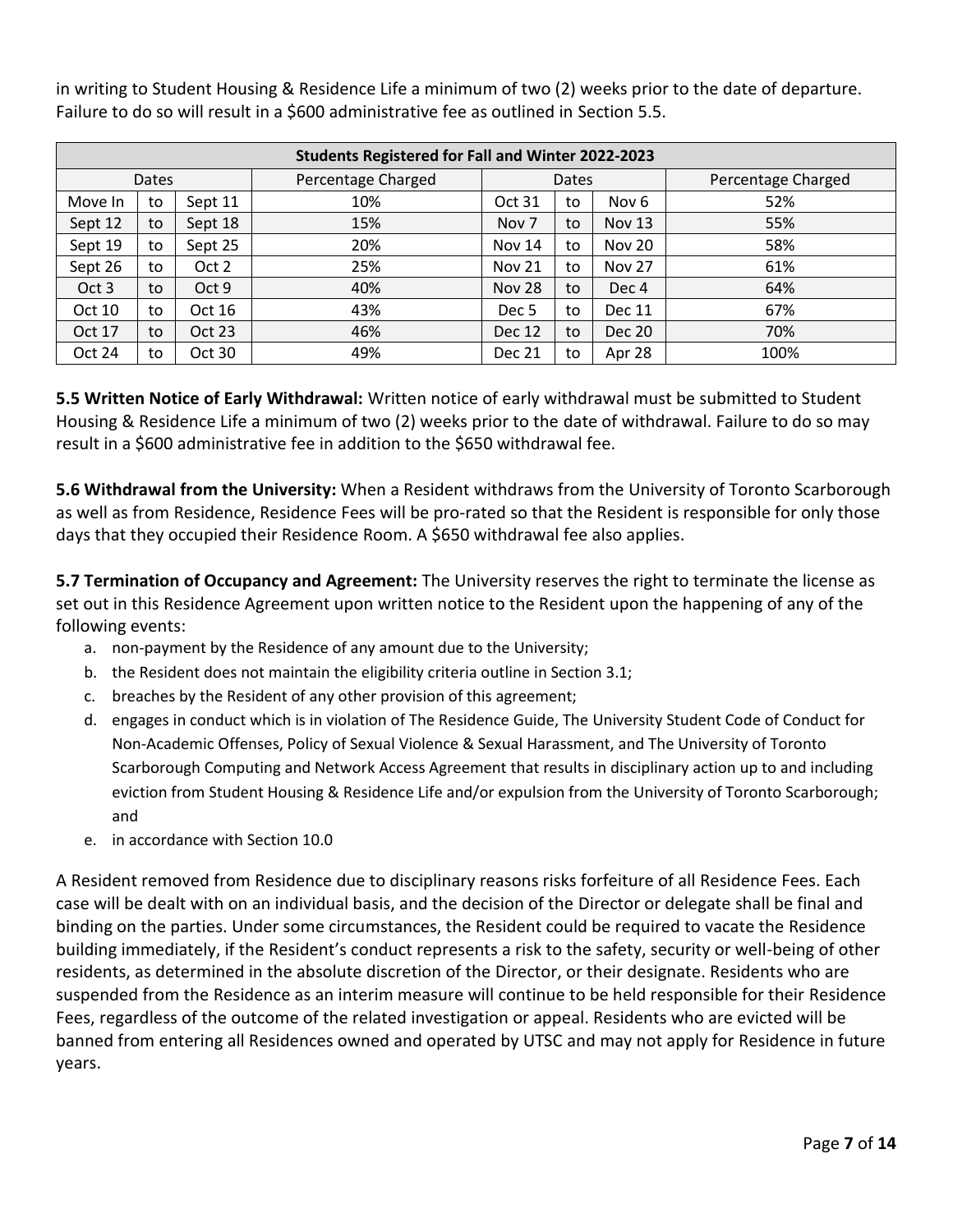**5.8 Abandonment of Unit:** The Resident acknowledges that a Resident's Room may be deemed to be abandoned where the Resident has, in the opinion of Student Housing & Residence Life, vacated the Resident's Room and failed to complete the official withdrawal form to advise Student Housing & Residence Life of withdrawal OR failed to respond to a Notice of Abandonment sent by Student Housing & Residence Life within ten (10) business days of such notice. Abandonment is grounds for termination of the Resident Agreement by Student Housing & Residence Life and subject to the \$650 withdrawal fee and the Residence Fees outlined in Section 5.4.

**5.9 Items Left Behind:** Any items left behind will be deemed to have been abandoned by the Resident. Student Housing & Residence Life will discard any items left behind after the term specified in Section 2.0 of this Agreement, the date of withdrawal by the Resident, or the date of termination of the Resident's occupancy by Student Housing & Residence Life. Student Housing & Residence Life is not responsible for mailing back items to the Resident and will not compensate the resident for items that have been discarded. The Resident agrees to indemnify Student Housing & Residence Life for any costs, damages, or other expenses arising out of, or in any way connected with, the disposal of items left behind by the Resident.

### **6.0 ROOM ASSIGNMENT, CONDITION, & ACCESS**

**6.1 Room Assignment:** When making room assignments, Student Housing & Residence Life will evaluate the needs of the community members, including but not limited to, accessibility and special needs, date of arrival, as well as the preferences answered by the student on the application. Preferences are not guaranteed however, Student Housing & Residence Life strives to meet the needs of all residents.

**6.2 Room Re-assignment:** Student Housing & Residence Life retains the right to relocate Residents to an alternate room where other solutions or accommodations are not possible in matters relating to public safety, alleged infractions of The Residence Guide and/or The University Student Code of Conduct for Non-Academic Offenses, housemate incompatibility, emergency situations, construction, repairs, maximizing occupancy or unforeseen events. Residents must be prepared to welcome a new person to their suite or be relocated to another suite any time a vacancy exists.

**6.3 Room Change:** A Resident must receive written permission from Student Housing & Residence Life to change rooms. A \$150 fee will be charged to cover cleaning and administrative costs. If the Resident relocates to an upgraded room, the Resident will also be charged the higher Residence Fees. It will not always be possible to accommodate a room change. Student Housing & Residence Life has the authority to grant or deny such a request in its sole discretion.

**6.4 Room Condition and Size:** Residence Fees are charged based on room type. Adjustments to Residence Fees will not be made based on room size, condition, or the furnishings provided.

**6.5 Unit Condition Report:** All Residents must complete an item/unit condition report within 48 hours of occupancy. The Resident is also responsible for reporting any required repairs within 48 hours of occupancy using the online Work Order Repair Request Form through the StarRez Portal. In the event that a Resident fails to submit a report the premises shall be deemed to be in a state of immaculate condition. The item/unit condition report is kept on file by Student Housing & Residence Life for the purpose of comparison to the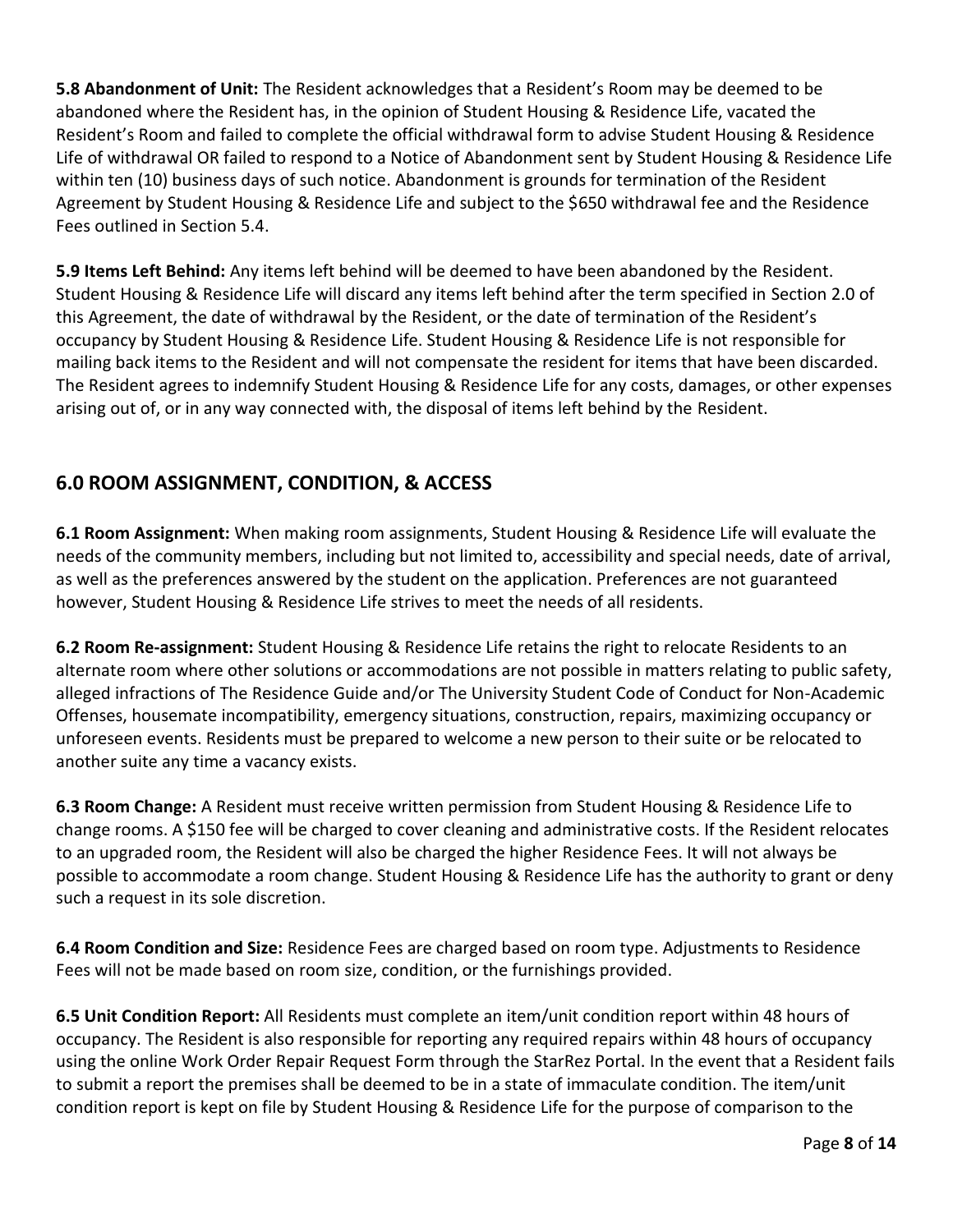move-out inspections at the end of the Resident's term. The Resident will be responsible for any changes or damages to the physical condition of the premises or residence property.

**6.6 Room/Unit Items and Alterations:** Residents may not remove items found in the premises including furniture, appliances, and equipment. Residents will not under any circumstances tamper with or change the lock or security device on any door. Residents may not bring in beds, mattresses, or upholstered (cloth) items into the Residence. Residents may not paint, tile, drill, screw, nail, or make any physical alterations to any part of the Residence space. Buildings constructed prior to the mid-1980s, Aspen Hall, Birch Hall, Cedar Hall, Dogwood Hall, and Elm Hall have building materials that do or are likely to contain asbestos in the joint compound used to smooth seams between wallboards and fill holes before painting and sealing them. Residents must report all damage that may disturb the asbestos containing compound by submitting a work order, as outlined in Section 6.9. The University of Toronto Scarborough shall not, in any event whatsoever, be liable or responsible in any way for any personal injury or death that may be suffered or sustained by the Resident or guests as a result of any asbestos.

**6.7 Common Area Standards:** Residents will be jointly and severally (individually) responsible for cleanliness, missing items, vandalism and damages that are not considered normal wear and tear in shared unit spaces and common areas. Costs for repairs, replacement, or cleaning of University of Toronto Scarborough property will be assigned to each Resident as determined by Student Housing & Residence Life. All Residents are expected to participate in maintaining a standard of cleanliness and repair that constitutes a welcoming environment for everyone.

**6.8 Room/Unit Cleanliness:** Residents must maintain their Unit in a clean and orderly condition in accordance with building, and health and safety standards regulations. If a Unit is found to be in poor condition, the Resident will have 24 hours to remedy the situation. Should the Room fail re-inspection, Student Housing & Residence Life will arrange for cleaning of the Room and/or Unit and the Resident will be charged a minimum of a \$100 cleaning fee.

**6.9 Pass Along Concerns Promptly:** The Resident agrees to notify Student Housing & Residence Life immediately of any damage to the premises during the period of the Agreement using the online Maintenance Form through the StarRez Portal. Failure to do so may result in associated costs for repair and replacement to be charged to the Resident as per Section 4.4 of this Agreement.

**6.10 Pest Policy:** Residential buildings are occasionally subject to pest outbreaks, including, but not limited to, bedbugs. If a pest outbreak is suspected, Residents are required to immediately contact Student Housing & Residence Life so an inspection can be arranged. If the presence of pests is confirmed, Residents will be required to actively participate in the treatment by following the directives of the University and/or professional Pest Control workers. To reduce the likelihood of spreading pests to unaffected areas, Residents will not be relocated to a new room. No refund or reduction of fees will be issued to those who are inconvenienced by pest inspection or remediation processes.

**6.11 Entry:** Student Housing & Residence Life staff, as well as employees, contractors, and agents of the University, shall be permitted to enter houses/suites and/or bedrooms upon giving 24 hours' notice to the Resident, and at regular intervals if such intervals are previously announced to the Residents. Reasons may include, but are not limited to, examining the state of the Unit, including the state of sanitation, safety and repair thereof, and to make such repairs, changes or improvements to the house/suite and/or bedroom and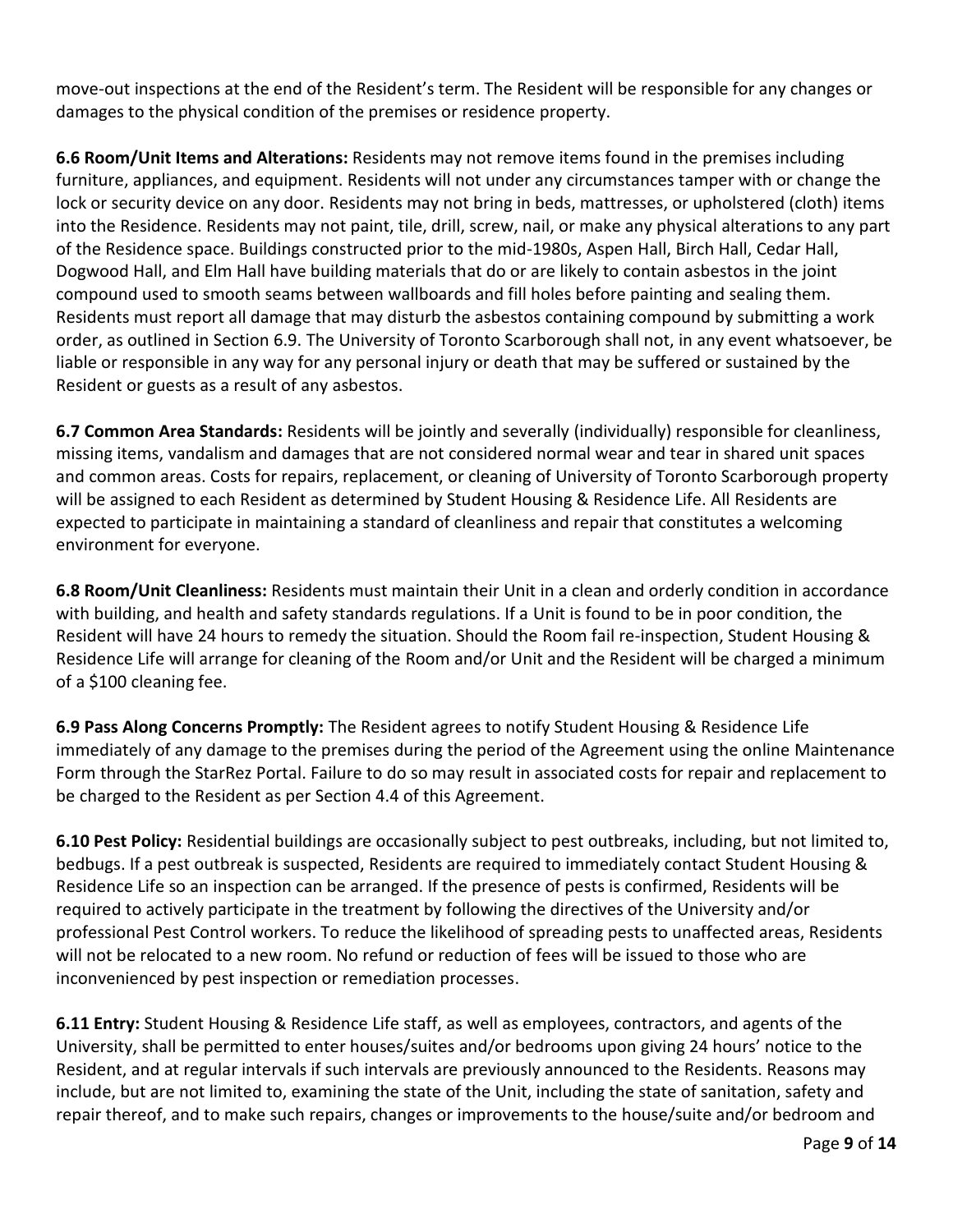its furnishings as the University may deem necessary or desirable. Student Housing & Residence Life staff may enter anytime time, and without notice, in the event of an emergency or perceived emergency, or a disturbance or breach or suspected breach of the University of Toronto Scarborough Residence Community Standards [\(https://www.utsc.utoronto.ca/residences/residence-life\)](https://www.utsc.utoronto.ca/residences/residence-life), as well as to take such steps as are deemed necessary for the safety of Residents.

**6.12 Maintenance, Renovation, and Construction:** Student Housing & Residence Life reserves the right to perform renovations or major repairs at any time of the year. Every reasonable effort will be made to consult and/or advise Residents of the renovations and/or construction activities.

**6.13 Move-Out Condition:** The Resident agrees to leave their Room in a condition that is equal to the condition of the Room when they moved in, with all furniture and appliances returned to its original condition. Inspections will be completed by Student Housing & Residence Life after the resident has moved out. If the Unit is not thoroughly cleaned prior to leaving and/or damages are present, the Resident will be charged applicable fees.

**6.14 Sub-Licensing Not Permitted:** Rooms may only be occupied by the assigned Resident. Unauthorized occupation or "sub-licensing," also known as subletting, of a Room will result in the eviction of the occupant and sanctions for the Resident.

### **7.0 CONDUCT**

The Resident acknowledges that the rules, regulations and policies outlined in The Residence Guide, The University Student Code of Conduct for Non-Academic Offenses, and the Policy on Sexual Violence & Sexual Harassment, form part of this Agreement. The Resident agrees to abide by the policies outlined in these documents.

[https://www.utsc.utoronto.ca/residences/residence-life](https://www.utsc.utoronto.ca/residences/community-standards) <https://governingcouncil.utoronto.ca/secretariat/policies/code-student-conduct-december-13-2019> [https://governingcouncil.utoronto.ca/secretariat/policies/sexual-violence-and-sexual-harassment-policy-](https://governingcouncil.utoronto.ca/secretariat/policies/sexual-violence-and-sexual-harassment-policy-december-12-2019)

[december-12-2019](https://governingcouncil.utoronto.ca/secretariat/policies/sexual-violence-and-sexual-harassment-policy-december-12-2019)

Student Housing & Residence Life have the authority to impose sanctions for violations outlined in The Residence Guide. Student Housing & Residence Life may also refer the matter for investigation and adjudication under The University Student Code of Conduct for Non-Academic Offenses. The Resident acknowledges responsibility for all sanctions levied including individual and community fines. Student Housing & Residence Life may evict should a Resident be found to have violated The Residence Guide. These offences include but are not limited to:

- a. violence, assault, harassment and carrying or use of a weapon;
- b. the use, possession, growing/manufacturing, and/or trafficking of illegal substances;
- c. the growing or trafficking of cannabis on UTSC property;
- d. open flames/burning, including but not limited to starting a fire, smoking, storing or using fireworks or burning incense/candles in Residence or unauthorized use of the fire pit;
- e. tampering with life/fire safety equipment; and
- f. accessing a restricted area.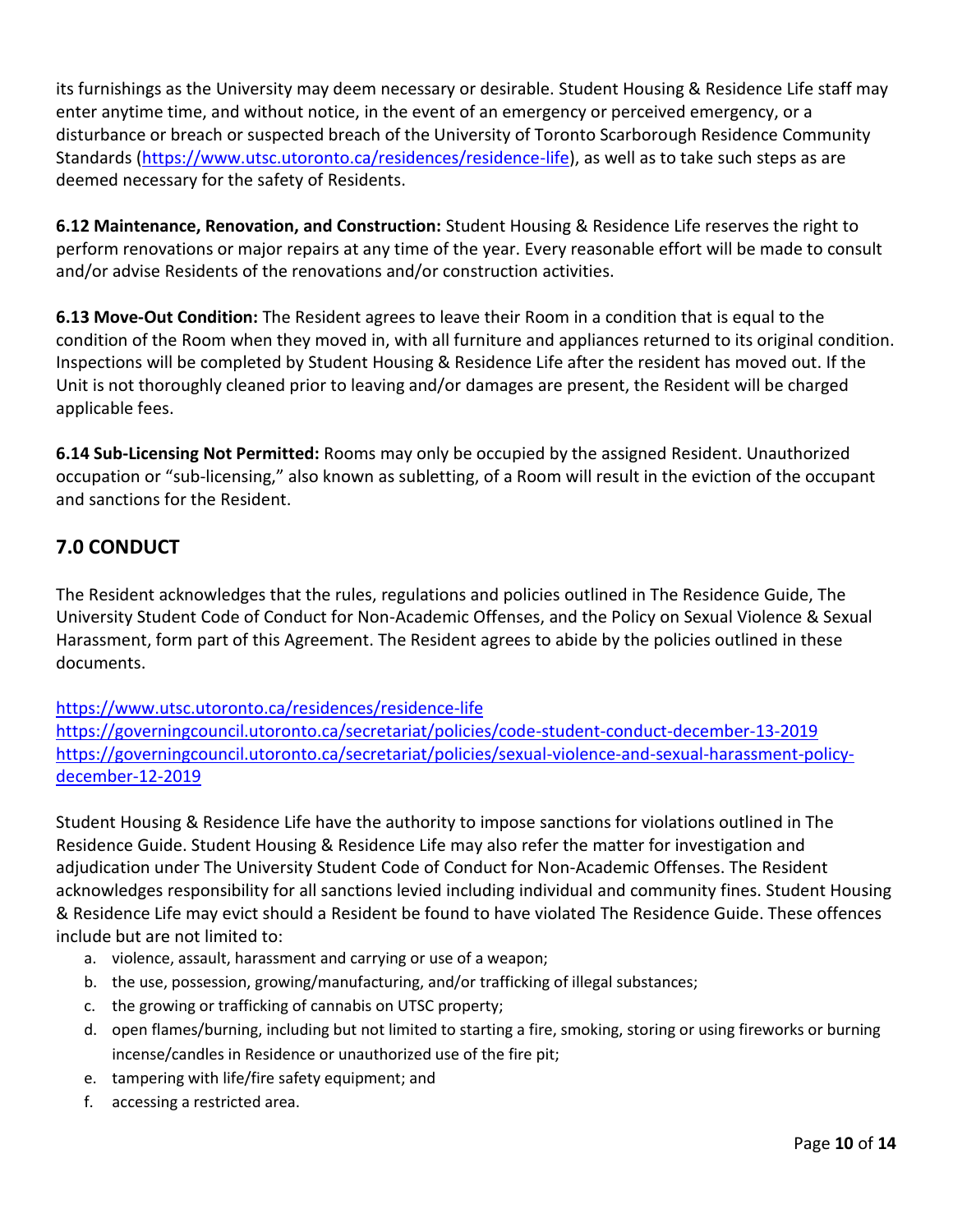**7.1 Inappropriate Behaviour:** If a Resident engages in harmful behaviour, or behaviour that is reasonably perceived to be a threat to themselves, or to others, compromises their personal safety (including but not limited to underage / excessive drinking, drug use, abusive behaviour), causes damage to the property of the Residence or others, or where a pattern of behaviour by a Resident is sufficient to create significant disruption to the Residence community, the Residence Life Manager, or designate, reserves the right to terminate the occupancy of the Resident as outlined in Section 5.7.

**7.2 Notifying Emergency Contact:** Regardless of age, by accepting this Agreement the Resident authorizes Student Housing & Residence Life to contact the Resident's emergency contact, as provided through the residence application process, in cases where the Resident's behavior is deemed to be a threat to the safety, security, and/or wellbeing of the Resident or other community members, or in the event of serious illness, injury or hospitalization, or as determined in the sole and absolute discretion of the University.

**7.3 Guests:** Overnight guests may be permitted on an occasional basis to a maximum of 4 nights per month provided the permission of any suite/roommate is obtained in advance and no complaints have been made previously regarding the conduct of the guest. Guests of Residents must abide by the same rules and regulations as outlined in this Agreement. Guests must be accompanied by the Resident at all times. Residents are responsible and liable for actions of their guest(s) and for any damage caused by their guest(s). The Resident acknowledges that guest privileges can be revoked if, in the opinion of Student Housing & Residence Life, the Resident abused such privileges through excessive use or inappropriate behaviour. (See section 10.0a for changes to this policy during emergencies or unavoidable events).

**7.4 Fire and Emergency Response and Evacuation**: All Residents and guests of Residents are required to evacuate the Residences upon hearing a fire alarm and/or when an emergency situation requires evacuation. Residents requiring assistance in evacuating must advise Student Housing & Residence Life and AccessAbility Services prior to move-in. Residents must participate when fire drills take place throughout the year and are required to proceed to the designated assembly point where additional instructions will be provided. Residents are required to follow fire safety procedures outlined in The Residence Guide.

**7.5 Commercial Activity Prohibited**: Residents are not permitted to engage in any commercial activity on the premises.

**7.6 Observe and Record Behaviour:** Student Housing & Residence Life reserves the right to observe and record the Resident's behaviour for the purpose of ensuring the safety of the Resident, the community, and that all applicable polices are followed.

### **8.0 GENERAL**

**8.1 Providing Notice to Residents:** Any notice to Residents will be deemed to be properly given by delivery of such notice to the Resident's mailbox, utoronto.ca email, or by way of posting such a notice on the entry door to the Resident's Room.

**8.2 Providing Notice to Student Housing & Residence Life:** Any notice to Student Housing & Residence Life will be deemed to be properly given by email to [residence.utsc@utoronto.ca](mailto:residence.utsc@utoronto.ca) or in written form delivered in person to the reception desk.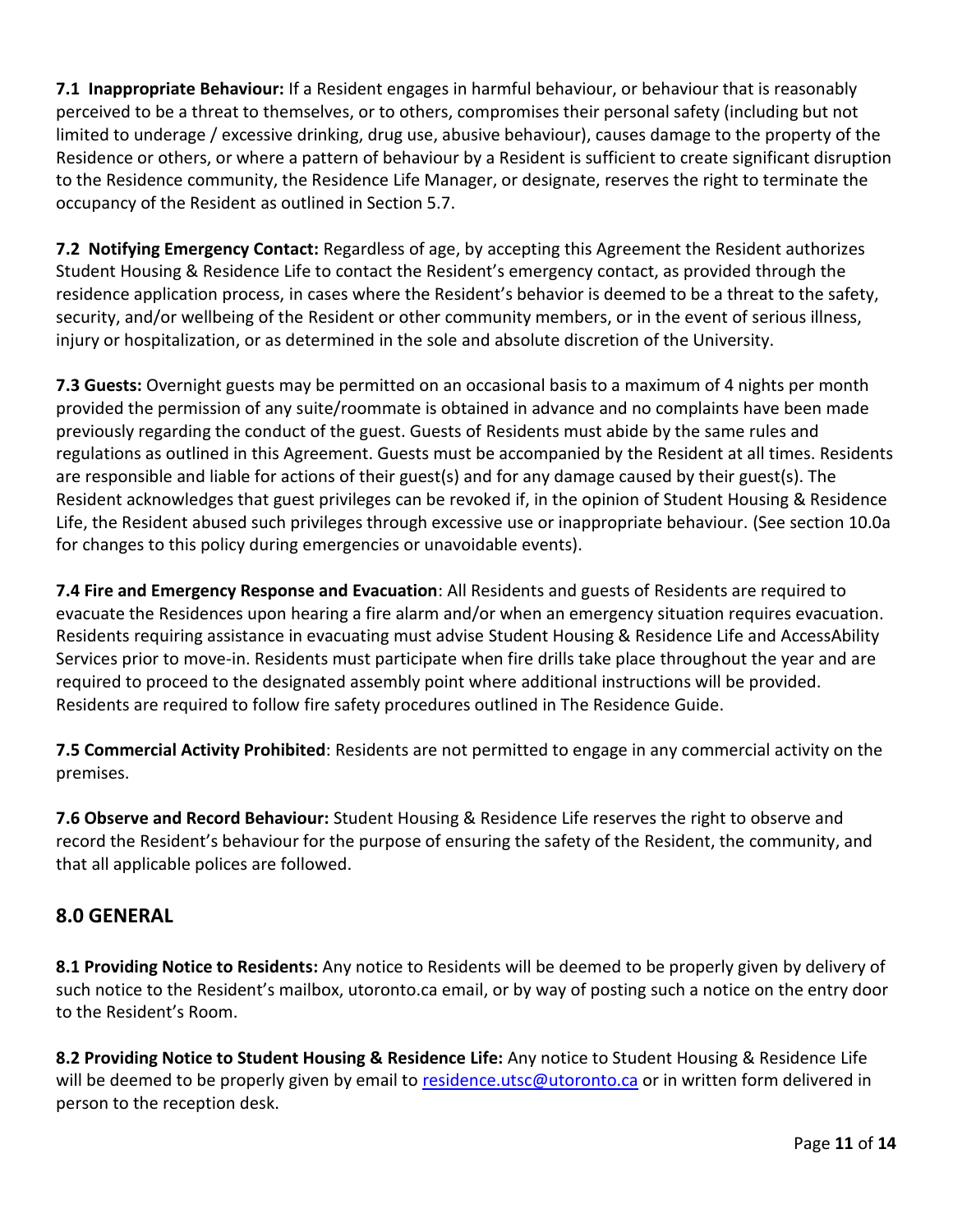**8.3 Indemnity:** The Resident shall indemnify and hold harmless the University and Student Housing & Residence Life from all claims, liabilities, costs, expenses, damages, and legal expenses arising out of or in any other part or parts of the Residence.

**8.4 Force Majeure:** To the extent that the University is unable to fulfill, or is delayed or restricted in fulfilling, its obligations under the Agreement by any cause beyond its control, the University shall be relieved from the fulfilment of its obligations during that period and the Resident shall not be entitled to any reduction in Fees or any compensation as a result thereof. Without restricting the generality of the foregoing, the University shall not be responsible for failing to meet its obligations under this Agreement due to a strike by its employees, a lock-out of employees by the University, and/or any other form of job action or labour unrest, or due to acts of God, including fires, floods, earthquakes, severe weather conditions, flu pandemic, intervention by civilian or military authorities, governmental legislation, or other unforeseen developments, Student Housing & Residence Life reserves the right to require Residents to immediately vacate their Room or Unit if a situation occurs in which safety measures are compromised.

**8.5 Injury, Theft and Damage to/on the Premises:** The University shall not be liable to the Resident for any damage to or loss or theft of personal property or for personal injury, including death, on the Residence property save where the same is caused by the willful or negligent act or omission of the University or those for whom the University is in law responsible. The Resident will indemnify the University and save it harmless from any and all liability in respect of any injury, loss or damage occasioned by any act or omission of the Resident, their guests, agents or invitees. **Students are strongly encouraged to secure their own contents insurance.**

**8.6 Residence Appeals:** Residents wishing to appeal a fine, charge, or disciplinary sanction as provided in the Residence Guide must appeal in writing to Student Housing & Residence Life within 5 days of the dated document. Appeals will be reviewed by the Manager, Residence Life, or designate. Residents are advised to pay all fees while their appeal is being reviewed in order to avoid service charges in their ACORN balance as Student Housing & Residence Life does not adjust services charges incurred.

**8.7 Residents Between Ages 16 and 18:** Residents between the ages of 16 and 18 years will be considered adults under this Agreement.

**8.8 Residents Under the Age of 16:** Where the Resident is under the age of 16 years, the Agreement must be signed by the parent or legal guardian of the Resident in order to be binding on the University. The undersigned parents or guardian of the Resident hereby acknowledges full responsibility and liability for all covenants and obligations of the Resident as provided for in this Agreement including, but not limited to, payment of all Residence Fees. Student Housing & Residence Life may impose additional terms and conditions with respect to the accommodation of the Residence prior to Move-In Day upon notice to the Resident.

**8.9 Information Sharing with Elections Officials:** In the event a federal, provincial, or municipal election is called, a Resident's applicable personal information will be provided to Elections officials in order to establish an accurate voter's list.

**8.10 Condonation of Breach Not a Waiver:** Any excusing, condoning, or overlooking by the University of any default, breach, or non-observance by a Resident, of any condition or regulation of the Agreement will not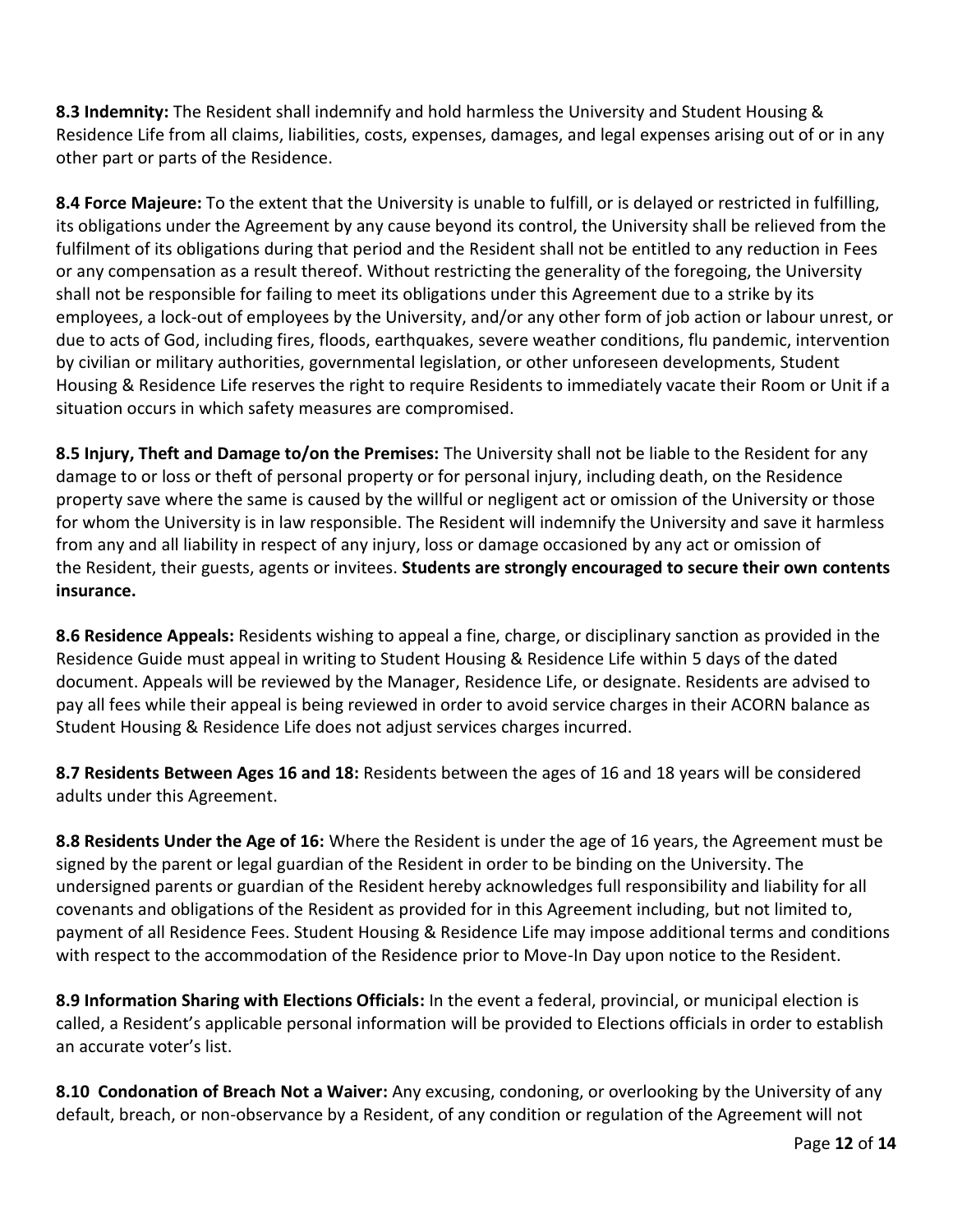operate as a waiver of the University's rights under the Agreement in respect to subsequent defaults, breaches or non-observances of Terms of the Agreement.

**8.11 Questions to be Addressed before Acceptance:** Each Resident is responsible for seeking out clarification of any information that the Resident does not understand in the Agreement and Residence Guide before the Resident accepts the offer of Residence. Questions may be directed to Student Housing & Residence Life. The Resident acknowledges and agrees that the Resident has had the opportunity to seek, and was not prevented or discouraged from seeking, any independent legal advice which the Resident considered necessary before the execution and delivery of this Agreement and that, if the Resident did not avail themselves of that opportunity before accepting the offer of Residence, the Resident did so voluntarily without any undue pressure.

### **9.0 RTA**

**9.1 Application of the Residential Tenancies Act:** The Resident understands the provisions of the Residential Tenancies Act 2006, S.O. 2006, c 18, does not apply to Residence accommodation.

### **10.0 EMERGENCIES AND OTHER UNAVOIDABLE EVENTS**

An "Emergency" means a health emergency or other unavoidable event which is beyond the reasonable control of the University, which results in a situation in which the University determines in its sole discretion, based on advice from a medical professional, or a directive, bulletin, notice or other form of communication, order or legislation from a public health authority or other authority having jurisdiction, or other information or advice deemed relevant by the University ("Directives"), that a Resident, employees of the University or other persons or invitees, are or may be exposed to imminent danger from a dangerous condition or situation, damage to the Residences, disease, virus or other biological or physical agents that may be detrimental to human health, while in the Residences.

If an Emergency exists, the University may amend, supplement or otherwise enforce any rules or regulations in existence, may impose additional rules and regulations, and may impose restrictions to mitigate or minimize the effects of the Emergency. Without limiting the generality of the foregoing:

- a. during an Emergency, the University shall be entitled to restrict or limit access to Residences to employees of the University only, and/or to prohibit entry by a Resident, visitors or invitees for a reasonable period of time during such event;
- b. notwithstanding that the University may have entered into an Occupancy Agreement with a Resident, the University shall have the right during an Emergency, to terminate such agreements prior to the commencement of the Occupancy Period, in order to comply with Directives or where the University determines that it will not be safe to operate Residences for a Fall and/or Winter Semester, and the University shall have no liability to a Resident as a result of such termination;
- c. the University shall be entitled during an Emergency to close all or any part of the Residences if it determines that it is not safe to continue to operate the Residences or certain parts thereof, in which case a Resident shall vacate the Room they occupy in accordance with the reasonable requirements of the University;
- d. the University shall be entitled, during such time as there is an Emergency to require all Residents to comply with reasonable measures imposed in respect thereof by the University, including health screening, the use of